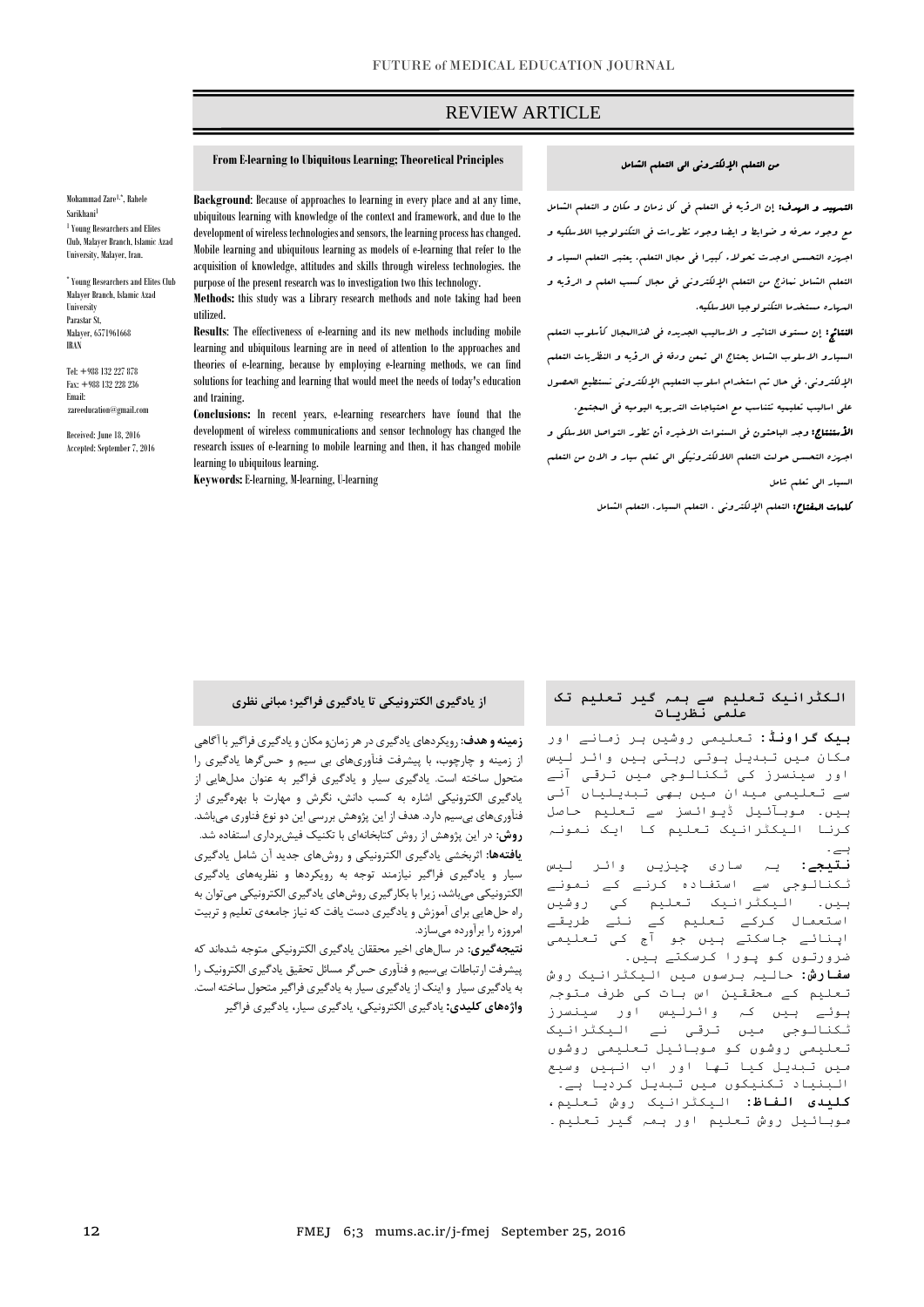## **INTRODUCTION**

Horton and Horton believe that e-learning in a broad definition includes any use of web technology and the Internet to create learning experiences. In fact, e-learning was made out of the cycle of rapid and growing changes of new technology in its real meaning [1].

The use of technology in education would reduce training costs, save time, increase opportunities for teaching-learning, increase academic success, and offer quick access to information. Therefore, in recent years, education policy makers in many developing countries including Iran, have paid a particular attention to e-learning [2].

E-learning as a new approach in providing an equipped, and interaction and learner-centered learning environment with a good scheme for everyone, in anywhere and at any time, employs different technologies and digital resources and features, and it is along with other forms of learning environments in order to create a more open, flexible and distributed learning system. (Mathew et al, 2006. As quoted by Davani) [3].

In other words, we can say that e-learning is the systematic use of information and communication technology in teaching and learning. In general, e-learning is a concept that suggests the use of information and communication technologies such as the Internet and multimedia systems as tools for improving the quality of learning by providing facilities for easy access to educational resources and services, and for providing mechanisms such as distance interaction and cooperation [4].

This might be the question on the minds of many people: despite the current methods of teaching and learning, why is it important to consider e-learning? To answer this question, several factors can be pointed out that will lead to the use of e-learning capabilities.

National factors: due to the steady increase in the number of applicants to higher education institutions, the distribution and heterogeneity of individuals, the need of training at the same time as serving, etc. the need of a new educational model for learning can be felt.

- Structural factors: some of the factors related to the use of e-learning are concerned with the characteristics of this type of education. Some of these structural factors are as follows:

 The flexibility of e-learning to learners' needs and having more access to learning resources and teaching materials.

 High-performance e-learning systems for managing large numbers of learners and reducing training costs.

 Creating training and learning opportunities through distance learning.

 Improving the quality of learning and teaching using various means and creative and effective methods [4].

 Due to the spread of information and communication technologies, there have been profound changes in all aspects of human life; educational system is one of those institutions that has fundamentally been in the direction of these changes. In fact, with the rapid growth of the Internet and digital technology, the Web has turned into a powerful, interactive, dynamic, economic, and democratic medium of \_\_\_\_\_\_\_\_\_\_\_\_

learning and teaching worldwide. The Internet provides an opportunity for the development of education and vocational training based on learners' demands [5].

Because of the pervasiveness of e-learning and its new methods such as mobile learning and ubiquitous learning, it is necessary for those involved in the field of education and training to understand the theoretical principles and the environment of e-learning and then compare each of its characteristics with one another. Certainly, by knowing IT infrastructure and its ability, we can have an effective learning. When its infrastructure and ability are neglected, even the best technology will be defeated. Therefore, in this study, we are going to study the theoretical principles and environment of e-learning and its two new methods that are mobile learning and ubiquitous learning.

#### **Formats of e-learning**

Negash et al (as quoted by Ebrahimzadeh) were inspired by the Flash perspective, and in their study, they presented six classifications of elearning and they discussed their differences and similarities. These six formats of e-learning are as follows;

 E-learning with physical presence and without e-communication (faceto-face format)

 E-learning without presence and without e-communication (selflearning format)

 E-learning without presence and with e-communication (nonsynchronous format)

 E-learning with virtual presence and e-communication (synchronous format)

 E-learning with occasional presence and e-communication (blended/hybrid, non-synchronous format)

 E-learning with presence and e-communication (blended/hybridsynchronous format)

#### **Mobile learning**

Mobile learning was often limited to the use of mobile technologies in the past, but now, the criterion in this regard is the mobility of learners [6].

Koole believes that mobile learning can expand and improve learners' abilities to communicate and access information through wireless and mobile devices [7].

Cellphone is the most popular mobile technology for learning. Perhaps the most important reason for this popularity is because this device has many features [8].

It seems that this definition is the most complete definition of mobile learning; mobile learning means the acquisition of any kind of knowledge, attitudes, and skills with the use of mobile technologies in everywhere and at any time, and it will cause changes in behavior. Because of mobile technologies, learning could be more effective than times when e-learning is being used [9].

Mobile learning as its name implies, is a kind of learning that is independent of time and place. Mobile learning is a new technology that lets people participate in learning activities without being tied to a fixed location and it enables users to have easy and flexible access to learning resources in everywhere and at any time [10]. Mobile learning is a phenomenon that can effectively equalize learning opportunities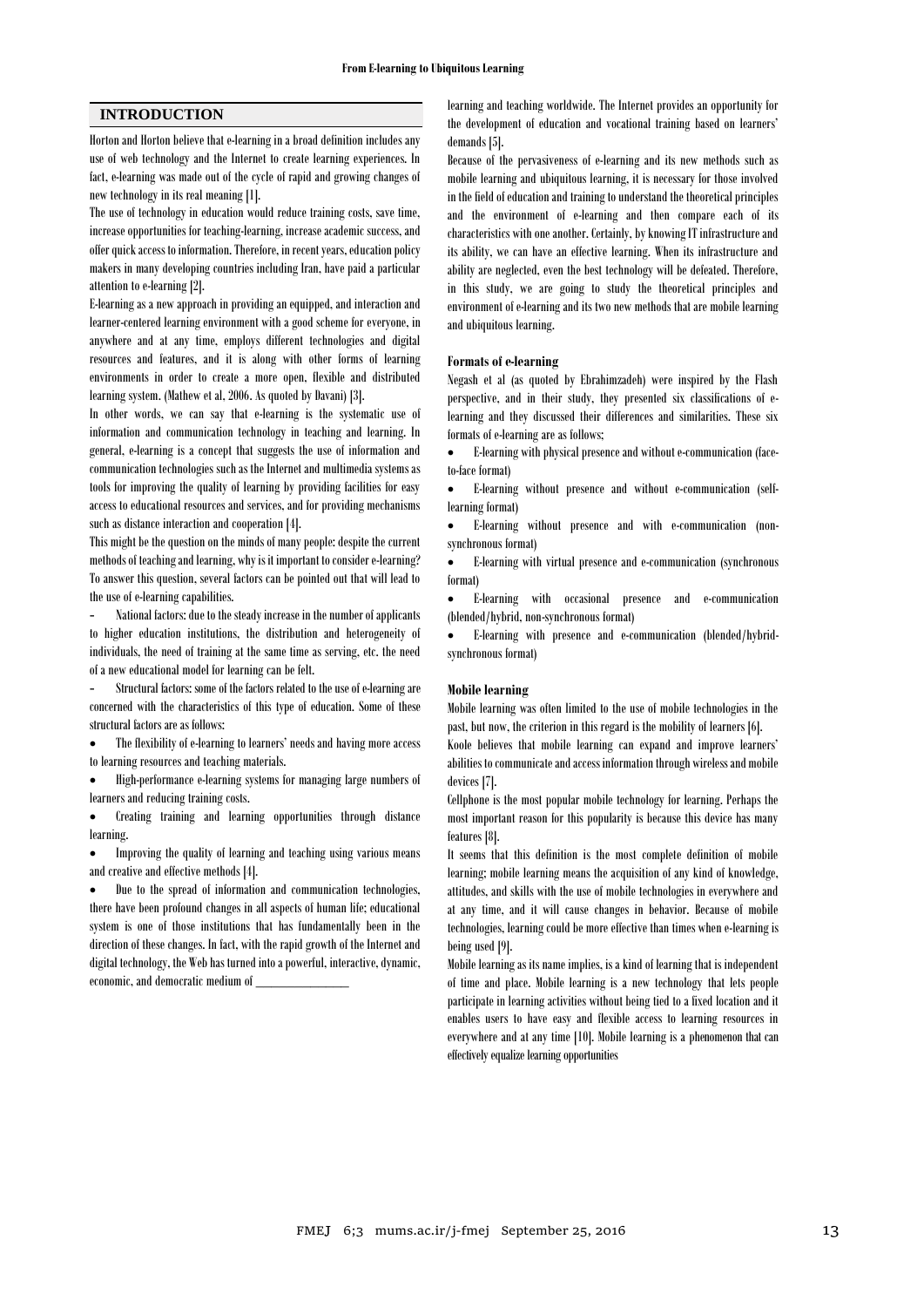in all walks of life. Mobile learning is looking for personalizing learning and it is the perspective of pedagogy center and it is based on principles of constructivism and connectionism [11]. Mobile learning is based on constructivist theory and based on this theory and with the help of its principles, it is looking for achieving learning goals, and understanding learning methods and lifelong learning.

Studies on mobile learning opportunities in Iran have shown that the majority of students in urban areas have cellphones, and mobile phones are the only available type of communication for rural students [12].

Many people in rural and remote areas, have access to cellphones and players. Witchfield et al have emphasized it is necessary to pay attention to the knowledge and pervasiveness of mobile devices in modern societies. In this regard, they said that in the history of the use of technology in education, there have never been such accessible technologies for citizens like mobile technology is now [12]. Such an accessibility and high permeability are the most important advantages of mobile devices in learning that would lead to the development of e-learning among the general public, elimination of illiteracy off society, elimination of educational discrimination, development of lifelong learning, etc. On the other hand, the penetration of mobile devices, especially cellphone, is rising among different communities [13]. Some of the mobile learning opportunities are as follows:

- Learner is free to choose what, how, where, and when to learn [14].
- It leads to the realization of public education and training [15].

 It focuses on collaborative, creative, and knowledge-based learning [13].

 Since there is no need to have physical facilities and classrooms, infrastructure costs will reduce. [8]

#### **Ubiquitous learning**

New developments in wireless technologies and sensors have led to a new evolution in learning environments and it is called ubiquitous learning environment with the knowledge of framework. It can sense learners' situation and provide an adaptive support [16]. In recent years, e-learning researchers have found that the development of wireless communications and sensor technology has changed the research issues of e-learning to mobile learning and then, it will be changed from mobile learning to ubiquitous learning [17]. Some notable features of ubiquitous learning which make it different from traditional e-learning are:

direct service (mediator-less), services with knowledge of framework, and information about framework and consistent service delivery. To understand the concept of ubiquitous learning, the term "background knowledge" is being used. Finally, ubiquitous learning can be defined as a new learning model that uses a comprehensive computer technology and necessary infrastructure to actualize the awareness of anything at any time. (Same source) Huang et al said ubiquitous learning is a learning with knowledge of the context and framework that is more appropriate to

ubiquitous learning. Hens (2008) considers the features of ubiquitous learning as follows: urgent need to learn, the acquisition of creative interaction, the interaction of learning process earning, the position of training activity, the awareness of context and framework, the provision of services for individual activities, self-organizing learning, integrating learning, compatible content, and group learning.

## **METHODS**

This study was a Library research methods and note taking had been utilized.

## **RESULTS**

Chau et al (2008) believe that awareness of the background and comprehensive computer technology in learning environments that motivate learners is one of the features of ubiquitous learning. (As quoted by Zare et al. 2012) [17]. Regarding, we can say that in spite of the spread of e-learning in the society, especially in education and training, its concepts, dimensions, and formats are different among different individuals. According to above mentioned principles, e-learning can be defined as follows: "The use of various components of information and communication technologies (particularly the Internet) to organize and manage the teaching-learning process as well as the delivery of education". In this study, a variety of elearning was introduced in the form of six formats, of these six formats, the fourth one, namely, e-learning with virtual presence and e-communication (synchronous format) has been the objective of the present study. Therefore, the two methods that have been proposed for e-learning (namely mobile learning and ubiquitous learning) are such e-learning methods that can be learned in any place and at any time. Mobile learning is also independent of time and place. Mobile learning is a new technology that lets learners participate in learning activities without being tied to a fixed location and it enables users to have easy and flexible access to learning resources in any place and at any time. Therefore, this method can be used to establish educational equity for learners.

Like mobile learning, ubiquitous learning is independent of time and place, and it relies on learning infrastructure. However, there is a difference between these two methods: ubiquitous learning relies on "the awareness of the situation, context, and framework". It means that ubiquitous learning uses the sensors in the teaching-learning process to understand the learner's situation, context, and framework.

### **DISCUSSION**

 $\overline{\phantom{a}}$  ,  $\overline{\phantom{a}}$  ,  $\overline{\phantom{a}}$  ,  $\overline{\phantom{a}}$  ,  $\overline{\phantom{a}}$  ,  $\overline{\phantom{a}}$  ,  $\overline{\phantom{a}}$  ,  $\overline{\phantom{a}}$  ,  $\overline{\phantom{a}}$  ,  $\overline{\phantom{a}}$  ,  $\overline{\phantom{a}}$  ,  $\overline{\phantom{a}}$  ,  $\overline{\phantom{a}}$  ,  $\overline{\phantom{a}}$  ,  $\overline{\phantom{a}}$  ,  $\overline{\phantom{a}}$ 

Because of fast-growing new technologies and the existence of required background and infrastructure, e-learning has become mobile learning, and then it has turned into ubiquitous learning with knowledge of context and framework. E-learning and its two proposed methods are based on the principles of constructivism; it emphasizes the learner should be active and his needs should be considered. We should employ these methods and take advantage of their benefits, because they are considered basic necessities of